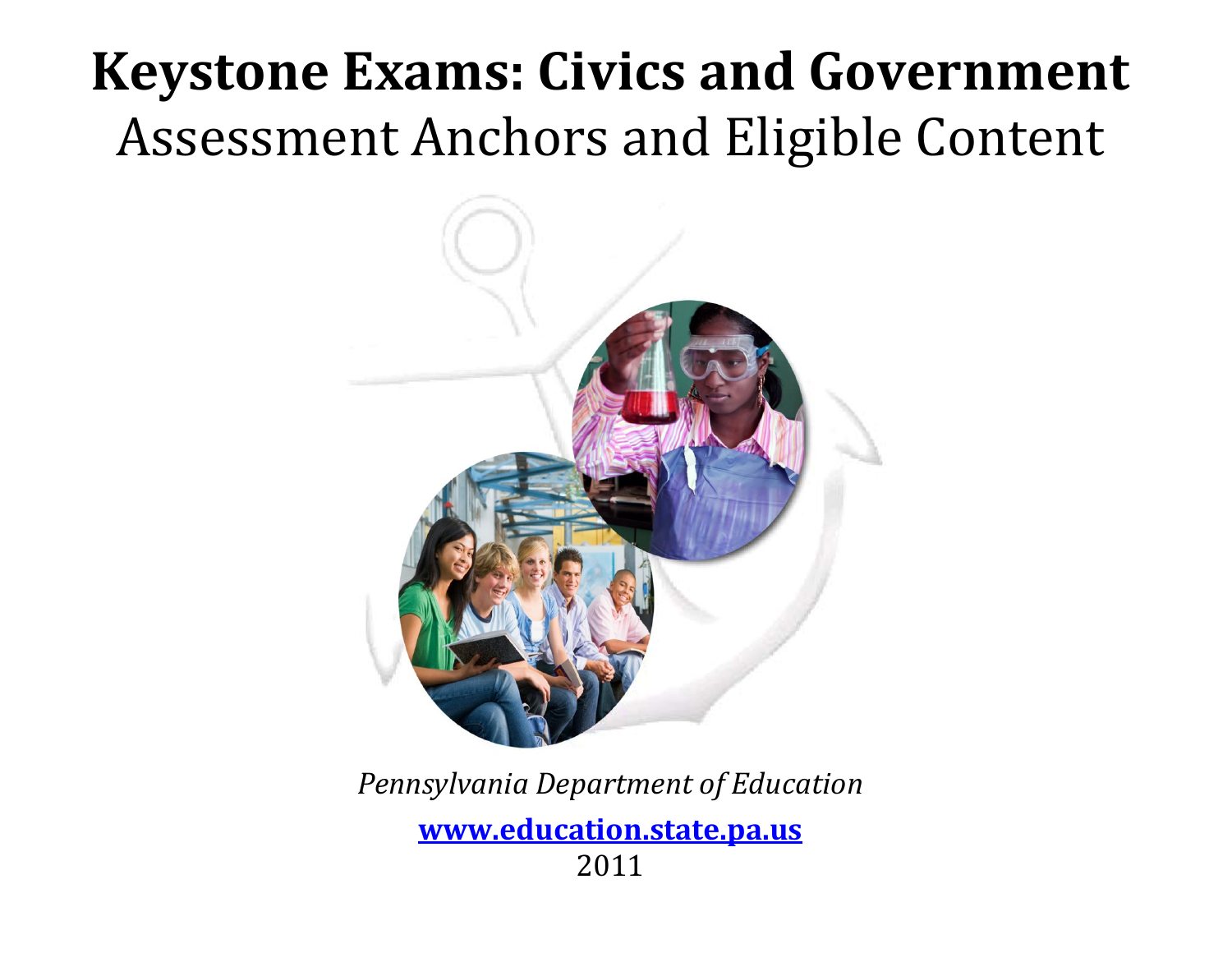#### PENNSYLVANIA DEPARTMENT OF EDUCATION

#### **General Introduction to the Keystone Exam Assessment Anchors**

#### **Introduction**

Since the introduction of the Keystone Exams, the Pennsylvania Department of Education (PDE) has been working to create a set of tools designed to help educators improve instructional practices and better understand the Keystone Exams. The Assessment Anchors, as defined by the Eligible Content, are one of the many tools the Department believes will better align curriculum, instruction, and assessment practices throughout the commonwealth. Without this alignment, it will not be possible to significantly improve student achievement across the Commonwealth.

#### **How were Keystone Exam Assessment Anchors developed?**

Prior to the development of the Assessment Anchors, multiple groups of PA educators convened to create a set of standards for each of the Keystone Exams. Enhanced standards, derived from a review of existing standards, focused on what students need to know and be able to do in order to be college and career ready.

Additionally, the Assessment Anchors and Eligible Content statements were created by other groups of educators charged with the task of clarifying the standards assessed on the Keystone Exams. The Assessment Anchors, as defined by the Eligible Content, have been designed to hold together or *anchor* the state assessment system and curriculum/instructional practices in schools.

Assessment Anchors, as defined by the Eligible Content, were created with the following design parameters:

- **Clear:** The Assessment Anchors are easy to read and are user friendly; they clearly detail which standards are assessed on the Keystone Exams.
- **Focused:** The Assessment Anchors identify a core set of standards that could be reasonably assessed on a large-scale assessment, which will keep educators from having to guess which standards are critical.
- **Rigorous:** The Assessment Anchors support the rigor of the state standards by assessing higher-order and reasoning skills.
- **Manageable:** The Assessment Anchors define the standards in a way that can be easily incorporated into a course to prepare students for success.

#### **How can teachers, administrators, schools, and districts use these Assessment Anchors?**

The Assessment Anchors, as defined by the Eligible Content, can help focus teaching and learning because they are clear, manageable, and closely aligned with the Keystone Exams. Teachers and administrators will be better informed about which standards will be assessed. The Assessment Anchors and Eligible Content should be used along with the Standards and the Curriculum Framework of the Standards Aligned System (SAS) to build curriculum, design lessons, and support student achievement.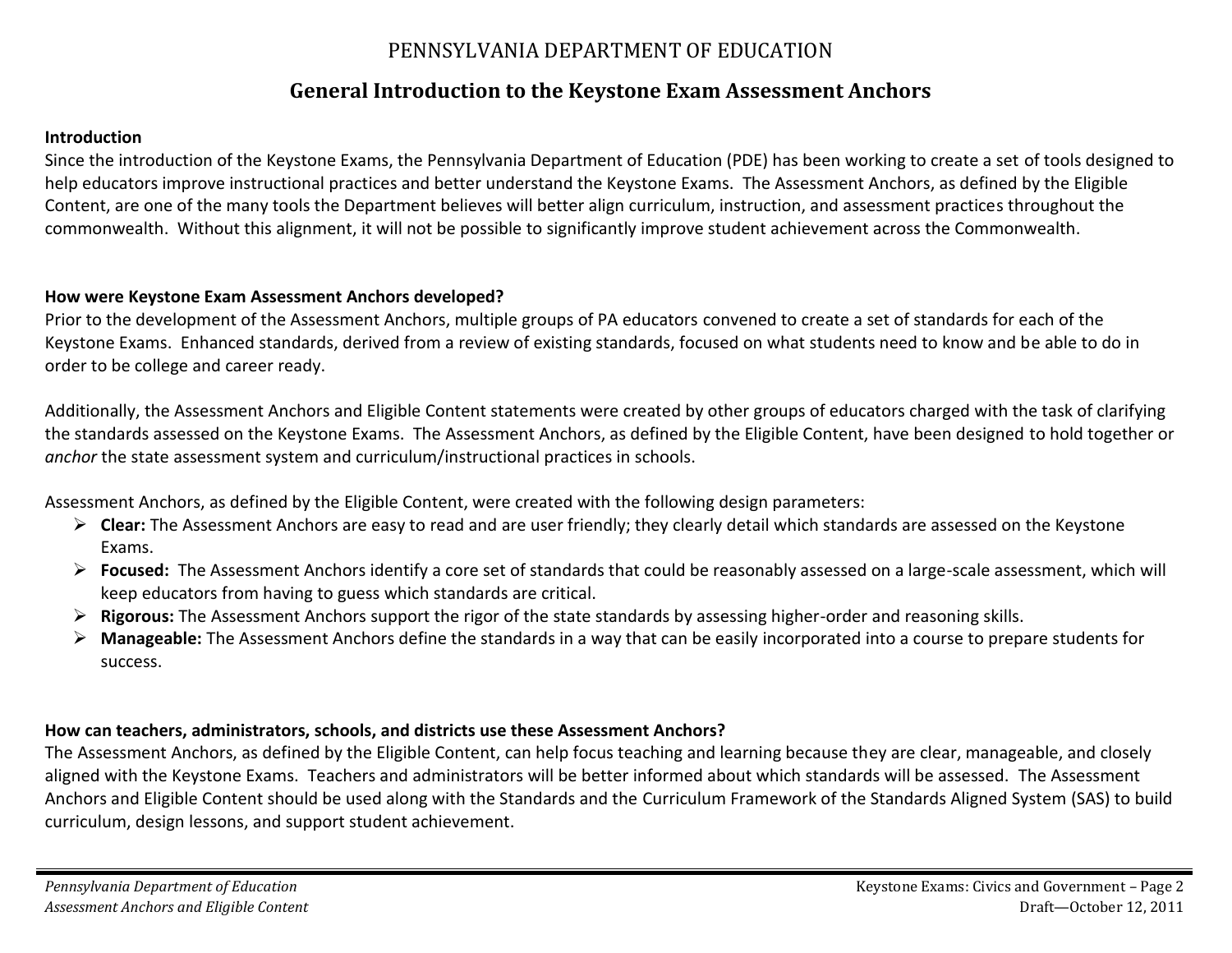The Assessment Anchors and Eligible Content are designed to enable educators to determine when they feel students are prepared to be successful in the Keystone Exams. An evaluation of current course offerings, through the lens of what is assessed on those particular Keystone Exams may provide an opportunity for an alignment to ensure student preparedness.

#### **How are the Assessment Anchors organized?**

The Assessment Anchors, as defined by the Eligible Content, are organized into cohesive blueprints, each structured with a common labeling system that can be read like an outline. This framework is organized first by module, then by Assessment Anchor, followed by Anchor Descriptor, and then finally, at the greatest level of detail, by an Eligible Content statement. The common format of this outline is followed across the Keystone Exams.

Here is a description of each level in the labeling system for the Keystone Exams:

- **Module:** The Assessment Anchors are organized into two thematic modules for each of the Keystone Exams. The module title appears at the top of each page. The module level is important because the Keystone Exams are built using a module format, with each of the Keystone Exams divided into two equally-sized test modules. Each module is made up of two or more Assessment Anchors.
- **Assessment Anchor:** The Assessment Anchor appears in the shaded bar across the top of each Assessment Anchor table. The Assessment Anchors represent categories of subject matter that anchor the content of the Keystone Exams. Each Assessment Anchor is part of a module and has one or more Anchor Descriptors unified under it.
- **Anchor Descriptor:** Below each Assessment Anchor is a specific Anchor Descriptor. The Anchor Descriptor level provides further details that delineate the scope of content covered by the Assessment Anchor. Each Anchor Descriptor is part of an Assessment Anchor and has one or more Eligible Content unified under it.
- **Eligible Content:** The column to the right of the Anchor Descriptor contains the Eligible Content statements. The Eligible Content is the most specific description of the content that is assessed on the Keystone Exams. This level is considered the assessment limit and helps educators identify the range of the content covered on the Keystone Exams.
- **Enhanced Standard:** In the column to the right of each Eligible Content statement is a code representing one or more Enhanced Standards that correlate to the Eligible Content statement. Some Eligible Content statements include annotations that indicate certain clarifications about the scope of an eligible content.

#### **What impact will the implementation of the K–12 Common Core Standards have on the content of this document?**

It is anticipated that there will be significant alignment between PA's Academic Standards and the Common Core. Every effort will be made to ensure that the alignment of the standards to the Assessment Anchors and Eligible Content is maintained. As more information becomes available, PDE will inform state educators.

**Standards Aligned System —** <http://www.pdesas.org/> **Pennsylvania Department of Education** — [www.education.state.pa.us](http://www.education.state.pa.us/)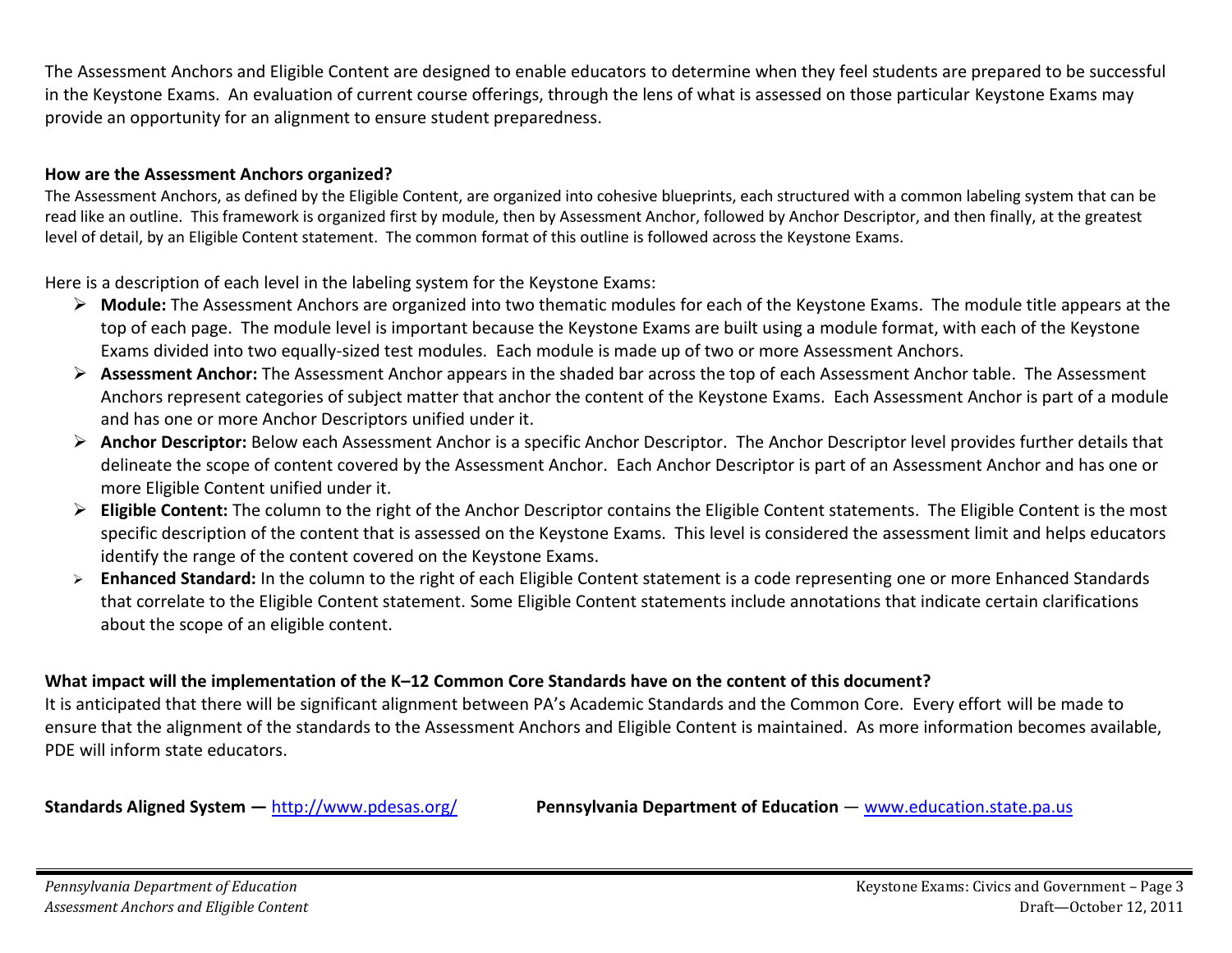| C.1.1   | <b>ASSESSMENT ANCHOR</b><br><b>Purpose and Functions of Government</b>                                    |           |                                                                                                                            |                                                                                                          |  |  |
|---------|-----------------------------------------------------------------------------------------------------------|-----------|----------------------------------------------------------------------------------------------------------------------------|----------------------------------------------------------------------------------------------------------|--|--|
|         | <b>Anchor Descriptor</b>                                                                                  |           | <b>Eligible Content</b>                                                                                                    | <b>Enhanced Standard</b>                                                                                 |  |  |
| C.1.1.1 | Evaluate the development and $ $ C.1.1.1.1<br>impact of domestic policy.                                  |           | Assess the social and economic impact of various forms of revenue<br>collection and government spending.                   | 5.3.C.I; 6.3.C.I; 6.3.C.C                                                                                |  |  |
|         |                                                                                                           | C.1.1.1.2 | Analyze the role of the federal government in creating, approving,<br>and implementing domestic policy.                    | 5.4.W.C; 5.1.C.D; 5.4.12.C                                                                               |  |  |
|         |                                                                                                           | C.1.1.1.3 | Define the purposes and functions of governmental and non-<br>governmental organizations in implementing domestic policy.  | 5.3.C.B; 5.3.C.C; 5.3.C.G; 6.3.C.B                                                                       |  |  |
|         |                                                                                                           | C.1.1.1.4 | Analyze how the opinions and beliefs of various groups influence<br>policy making at the federal, state, and local levels. | 5.3.C.G; 5.3.C.H; 6.5.U.B; 8.2.U.A;<br>8.3.C.A; 8.3.U.A                                                  |  |  |
| C.1.1.2 | <b>Explain how U.S. foreign</b><br>policy is developed and<br>analyze its domestic and<br>global impacts. | C.1.1.2.1 | Analyze the role of the federal government in creating, approving,<br>and implementing foreign policy.                     | 5.3.C.B; 5.4.C.A; 5.4.C.B; 5.4.W.C;<br>6.4.C.C; 8.3.C.A                                                  |  |  |
|         |                                                                                                           | C.1.1.2.2 | Explain the purposes and functions of governmental and non-<br>governmental organizations.                                 | 5.4.C.A; 5.4.C.B; 6.3.C.D; 8.3.C.A                                                                       |  |  |
|         |                                                                                                           | C.1.1.2.3 | Evaluate how continuity and change in U.S. foreign policy influences<br>international relationships and domestic issues.   | 5.4.C.E; 8.4.C.D; 8.4.C.A; 8.4.C.C;<br>8.1.C.B; 6.3.C.D; 6.3.C.C; 5.4.C.B;<br>7.1.C.A; 7.3.C.A; 5.4.C.A; |  |  |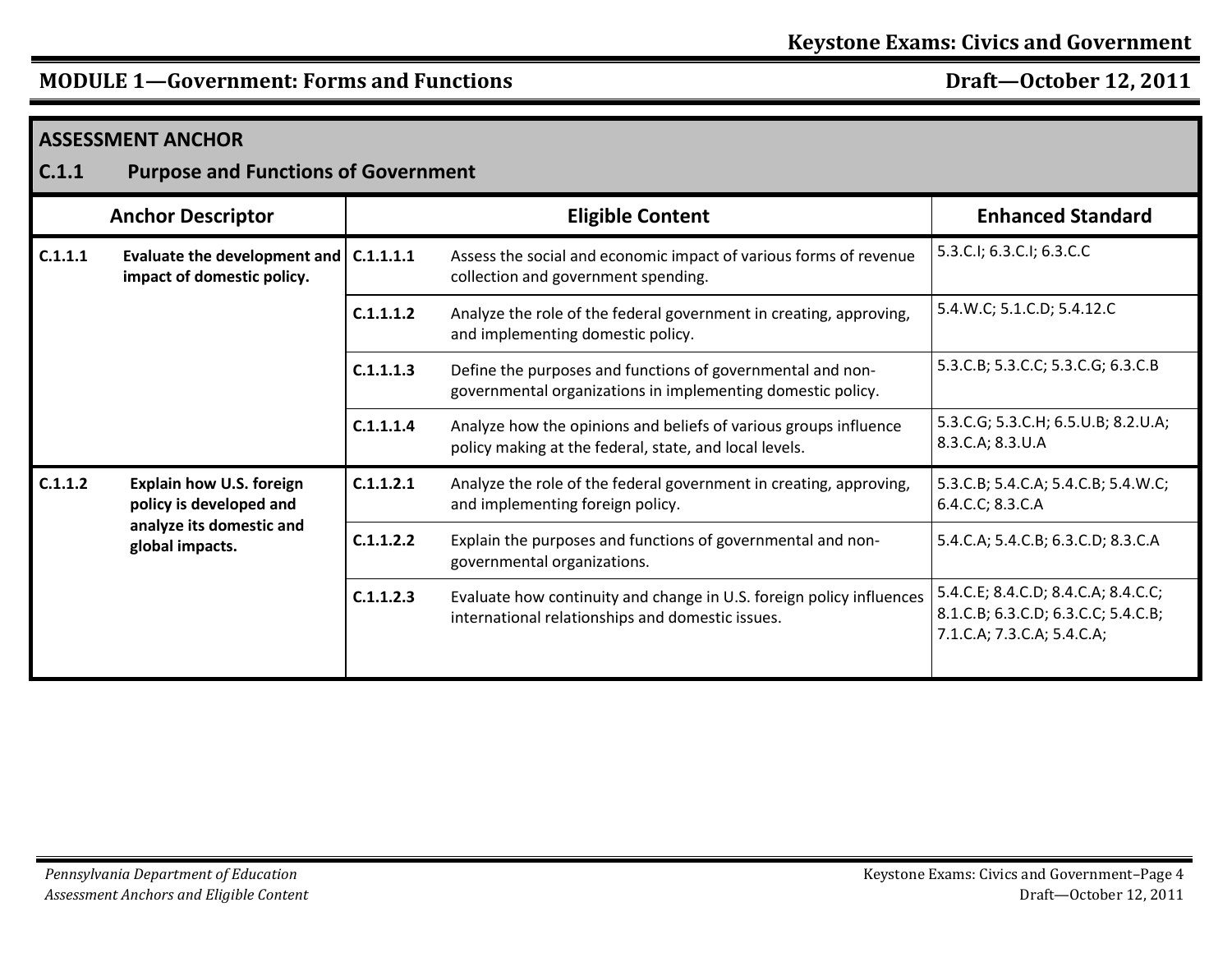| C.1.1.3 | Analyze the evolution of civil $ $ C.1.1.3.1<br>and human rights and explain<br>the role that governments<br>play in protecting those<br>rights. |           | Analyze the development of historic and contemporary human and<br>civil rights.                                                                         | 5.1.C.A; 5.1.C.C; 5.1.C.D; 5.1.C.E |
|---------|--------------------------------------------------------------------------------------------------------------------------------------------------|-----------|---------------------------------------------------------------------------------------------------------------------------------------------------------|------------------------------------|
|         |                                                                                                                                                  | C.1.1.3.2 | Analyze the protection of civil and human rights by federal and state<br>governments by explaining the sources, purposes, and scope of<br>those rights. | 5.1.C.A; 5.1.C.C; 5.1.C.D; 5.1.C.E |
|         |                                                                                                                                                  | C.1.1.3.3 | Evaluate how civil and human rights are exercised, protected, or<br>curtailed by governments, individuals, or organizations.                            | 5.1.C.A; 5.1.C.C; 5.1.C.F; 5.2.C.A |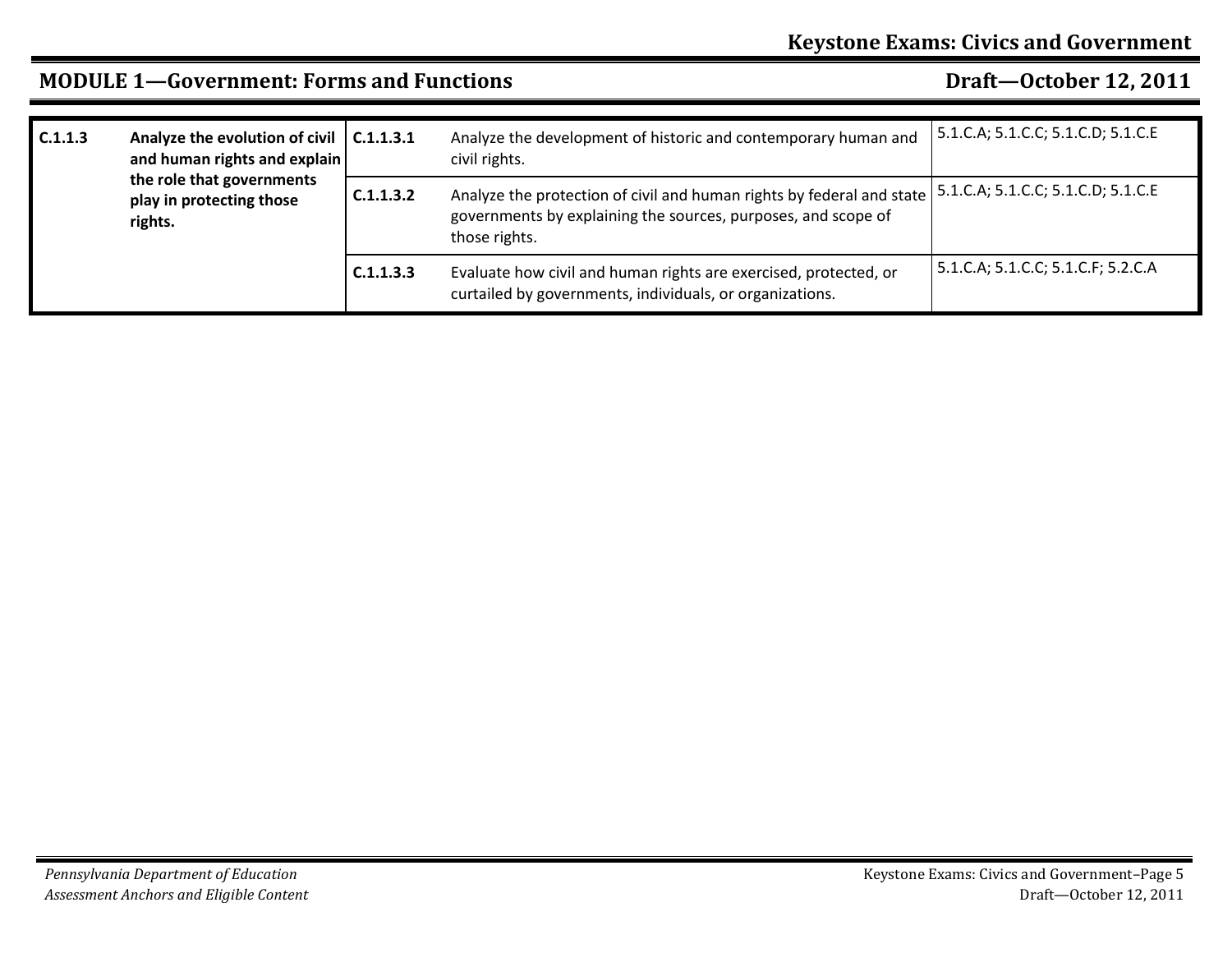| C.1.2   | <b>ASSESSMENT ANCHOR</b><br><b>Forms of Government/Significant Documents</b>                                                      |           |                                                                                                                                                                                            |                                                         |  |
|---------|-----------------------------------------------------------------------------------------------------------------------------------|-----------|--------------------------------------------------------------------------------------------------------------------------------------------------------------------------------------------|---------------------------------------------------------|--|
|         | <b>Anchor Descriptor</b>                                                                                                          |           | <b>Eligible Content</b>                                                                                                                                                                    | <b>Enhanced Standard</b>                                |  |
| C.1.2.1 | Analyze the characteristics of<br>and methods employed by<br>various systems of<br>government to achieve their<br>goals.          | C.1.2.1.1 | Compare and assess how various governments are organized and<br>operate and assess citizen access to political participation within the<br>various forms of government.                    | 5.2.C.A; 5.3.C.C; 5.3.W.J; 8.1.C.B                      |  |
|         |                                                                                                                                   | C.1.2.1.2 | Analyze how power is transferred in various forms of government<br>and the level of democracy indicated by the transfer of power in a<br>government.                                       | 5.3.C.E; 5.3.W.J; 8.1.C.B                               |  |
|         |                                                                                                                                   | C.1.2.1.3 | Compare the legal structure of various types of government and<br>analyze the level of citizen participation in the development and<br>enforcement of the laws of each type of government. | 5.3.C.F; 8.1.C.B                                        |  |
|         |                                                                                                                                   | C.1.2.1.4 | Evaluate how governments and political figures use media to<br>promote their policies.                                                                                                     | 5.3.C.D; 5.3.C.H                                        |  |
| C.1.2.2 | Describe and analyze local,<br>state, and federal roles in<br>policy making by citing<br>evidence of their authority to<br>do so. | C.1.2.2.1 | Appraise the principles and ideals expressed in historical documents<br>and determine how they impact the actions of the contemporary<br>U.S. government.                                  | 5.1.C.D; 5.1.C.E; 8.2.C.C; 8.3.C.B;<br>8.4.C.B          |  |
|         |                                                                                                                                   | C.1.2.2.2 | Analyze the principles, ideals, and constitutional foundations that<br>impact the actions of the contemporary Pennsylvania state and local<br>governments.                                 | 5.1.C.C; 5.1.C.D; 5.3.C.F; 8.2.C.C;<br>8.3.C.B; 8.3.C.C |  |
|         |                                                                                                                                   | C.1.2.2.3 | Apply arguments about the role of government to local, state, and<br>national issues of governance.                                                                                        | 5.1.C.B; 5.1.C.C; 5.3.C.B; 8.1.C.B                      |  |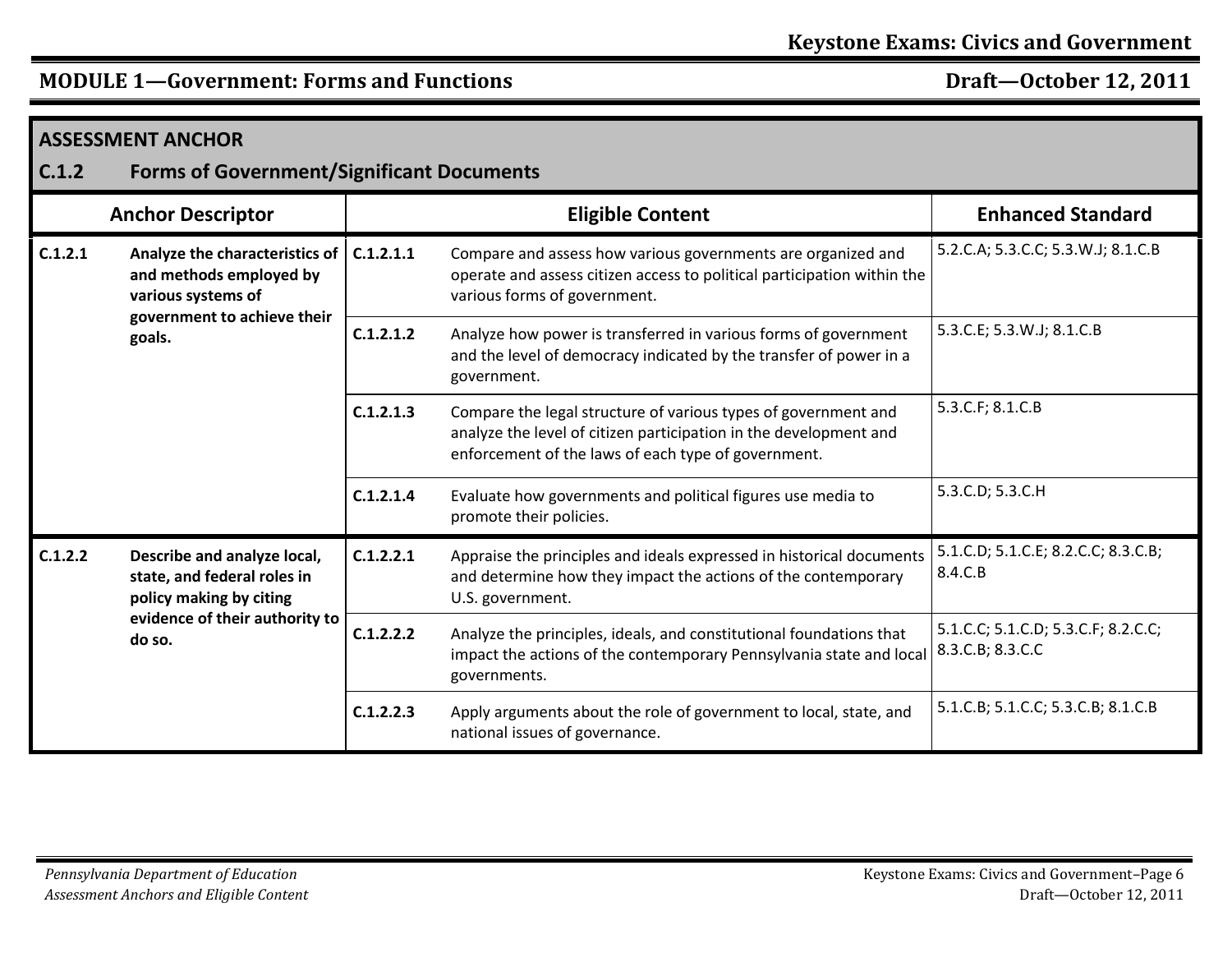| C.1.3   | <b>ASSESSMENT ANCHOR</b><br><b>Processes of Government</b>                                                                                                                   |           |                                                                                                                                                                                                                                                       |                                                |  |  |
|---------|------------------------------------------------------------------------------------------------------------------------------------------------------------------------------|-----------|-------------------------------------------------------------------------------------------------------------------------------------------------------------------------------------------------------------------------------------------------------|------------------------------------------------|--|--|
|         | <b>Anchor Descriptor</b>                                                                                                                                                     |           | <b>Eligible Content</b>                                                                                                                                                                                                                               | <b>Enhanced Standard</b>                       |  |  |
| C.1.3.1 | Analyze the structure,<br>organization, and operation of<br>various levels of government<br>as they relate to the creation<br>of legislation and the<br>enforcement of laws. | C.1.3.1.1 | Evaluate the structure of the government of the Commonwealth of<br>Pennsylvania with the structure of the U.S. government and compare<br>the process of amending the Pennsylvania Constitution with the<br>process of amending the U.S. Constitution. | 5.1.C.D; 5.1.C.E; 5.3.C.B; 8.1.C.B;<br>8.2.C.B |  |  |
|         |                                                                                                                                                                              | C.1.3.1.2 | Analyze the specific duties of each branch of government at all levels<br>of government and examine the process of checks and balances<br>among the three branches of government.                                                                     | 5.1.C.D                                        |  |  |
|         |                                                                                                                                                                              | C.1.3.1.3 | Summarize the legislative process in the Pennsylvania General<br>Assembly and the U.S. Congress.                                                                                                                                                      | 5.3.C.A; 8.2.C.B                               |  |  |
| C.1.3.2 | Analyze and describe election<br>processes.                                                                                                                                  | C.1.3.2.1 | Describe and compare election processes in the United States and in<br>Pennsylvania.                                                                                                                                                                  | 5.3.C.E                                        |  |  |
|         |                                                                                                                                                                              | C.1.3.2.2 | Analyze the effectiveness of election processes to support<br>democratic ideals.                                                                                                                                                                      | 5.2.C.A; 5.2.C.D; 5.3.C.E                      |  |  |
|         |                                                                                                                                                                              | C.1.3.2.3 | Evaluate influences on election processes and the actions taken to<br>address them.                                                                                                                                                                   | 5.2.C.D; 5.3.C.E                               |  |  |
|         |                                                                                                                                                                              | C.1.3.2.4 | Analyze historic barriers to voting rights and analyze actions taken to<br>expand suffrage at the state and national levels.                                                                                                                          | 5.3.C.E; 8.3.C.D; 5.1.C.F                      |  |  |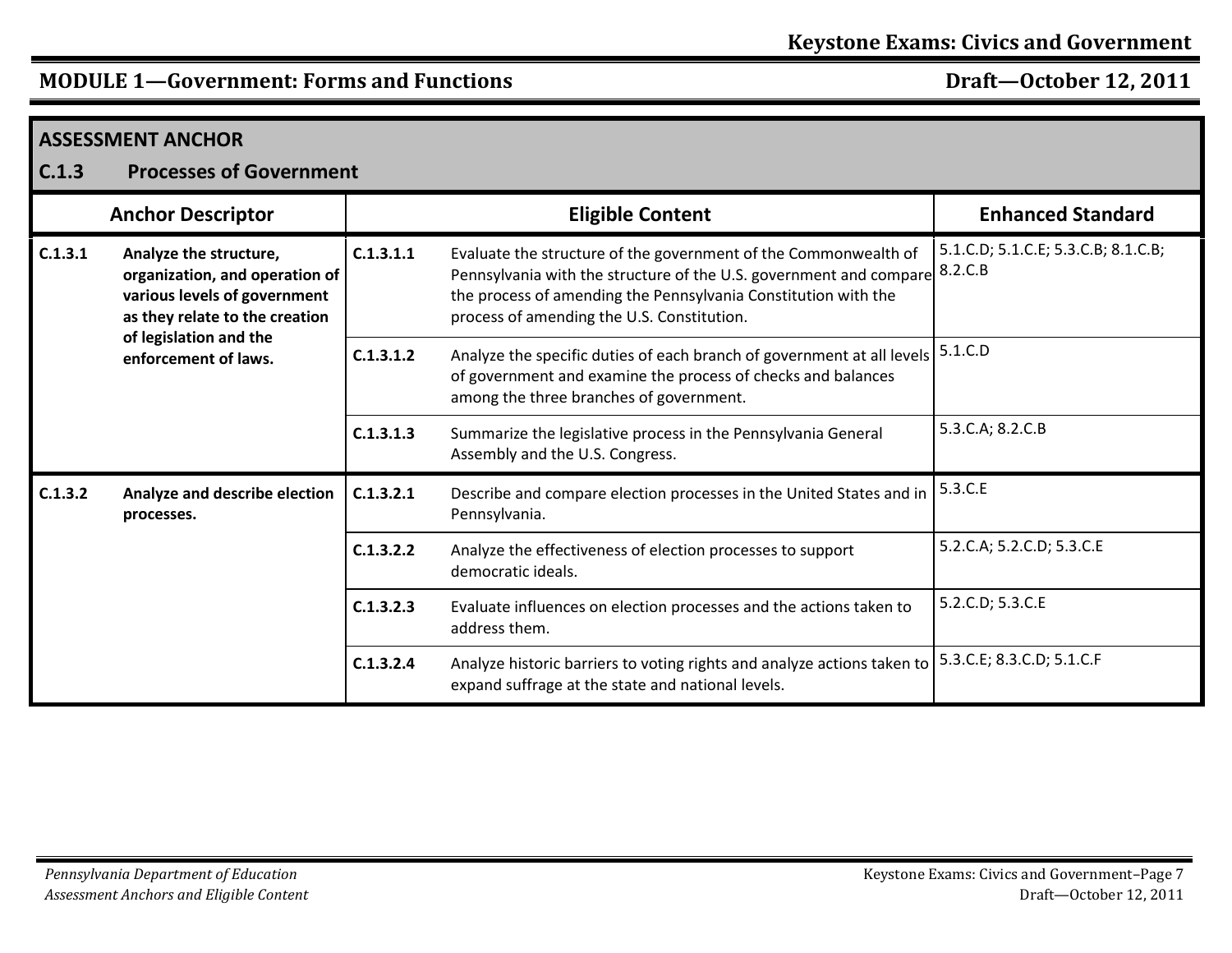| <b>ASSESSMENT ANCHOR</b><br>C.1.4<br><b>Interpretation and Application of Law</b> |                                                                                                               |           |                                                                                                           |                  |  |  |
|-----------------------------------------------------------------------------------|---------------------------------------------------------------------------------------------------------------|-----------|-----------------------------------------------------------------------------------------------------------|------------------|--|--|
|                                                                                   | <b>Enhanced Standard</b><br><b>Anchor Descriptor</b><br><b>Eligible Content</b>                               |           |                                                                                                           |                  |  |  |
| C.1.4.1                                                                           | Analyze the powers, influence,   C.1.4.1.1<br>and limitations of government                                   |           | Assess the role of agencies at the local, state, and national levels in<br>promoting the general welfare. | 5.3.C.C          |  |  |
|                                                                                   | agencies in creating,<br>amending, and enforcing<br>policies.                                                 | C.1.4.1.2 | Compare the duties of the governor's cabinet with the president's<br>cabinet.                             | 8.1.C.B          |  |  |
| C.1.4.2                                                                           | Analyze the interpretation of<br>the U.S. Constitution and the<br>Pennsylvania Constitution by<br>the courts. | C.1.4.2.1 | Analyze court decisions that affect the ideals, principles, and<br>functions of government.               | 5.3.C.A; 5.3.C.F |  |  |
|                                                                                   |                                                                                                               | C.1.4.2.2 | Analyze court decisions that support or weaken civil rights and<br>liberties.                             | 5.3.C.F          |  |  |
|                                                                                   |                                                                                                               | C.1.4.2.3 | Analyze court decisions that demonstrate the concepts of judicial<br>review and legal precedent.          | 5.3.C.A          |  |  |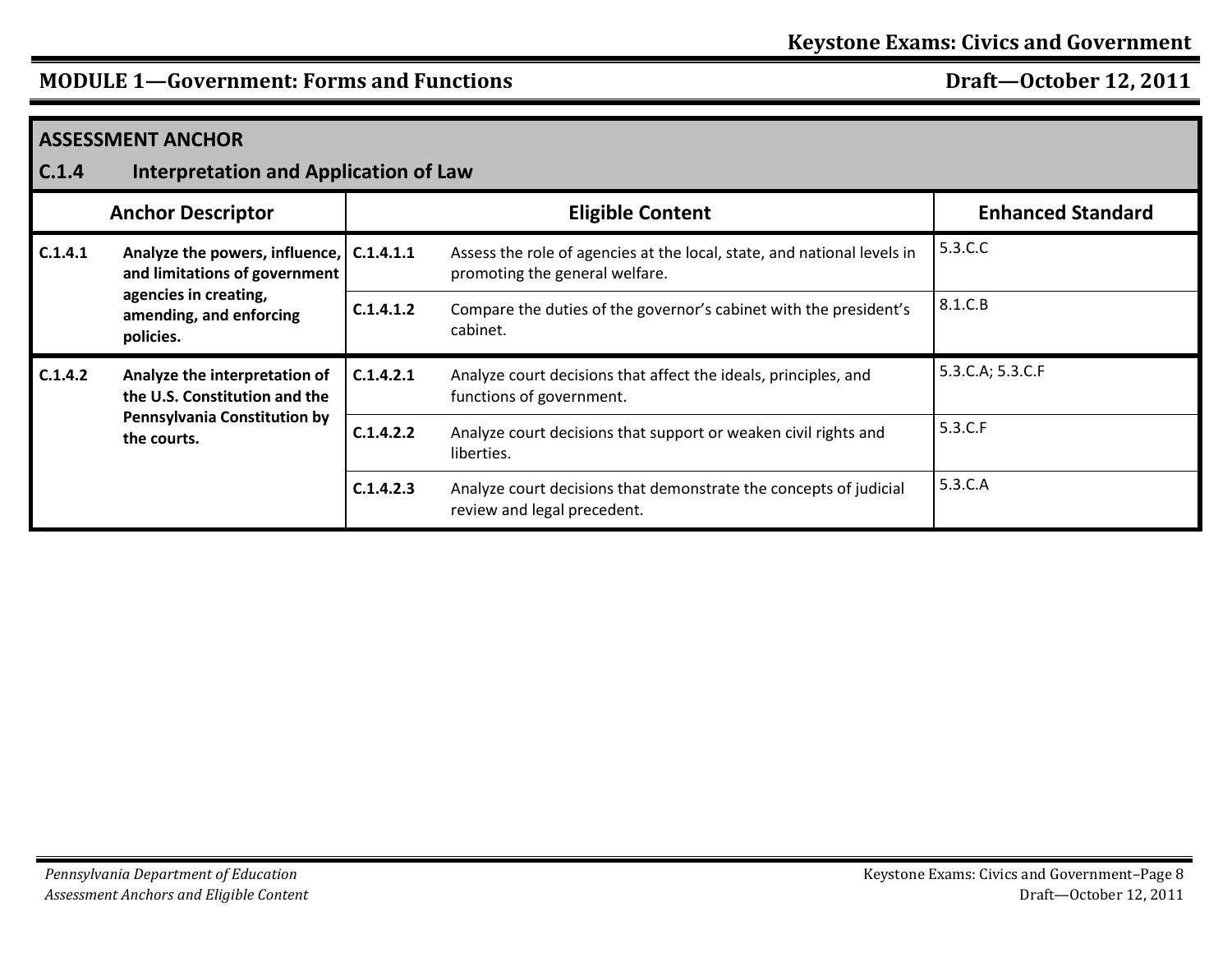| <b>ASSESSMENT ANCHOR</b><br><b>Role of Individual Citizens</b><br>C.2.1 |                                                                                        |           |                                                                                                                                  |                                                |  |  |
|-------------------------------------------------------------------------|----------------------------------------------------------------------------------------|-----------|----------------------------------------------------------------------------------------------------------------------------------|------------------------------------------------|--|--|
|                                                                         | <b>Anchor Descriptor</b>                                                               |           | <b>Eligible Content</b>                                                                                                          | <b>Enhanced Standard</b>                       |  |  |
| C.2.1.1                                                                 | Analyze the civic roles, rights,<br>and responsibilities of                            | C.2.1.1.1 | Explain and assess the process by which individuals participate in<br>political parties, campaigns, and elections.               | 5.1.C.F; 5.2.C.C; 5.2.C.C; 6.5.U.B;<br>8.3.C.D |  |  |
|                                                                         | individuals in the United<br>States.                                                   | C.2.1.1.2 | Analyze civic rights, responsibilities, and duties of the individual in<br>local, state, and national governments.               | 5.2.C.A; 5.2.C.C; 6.5.U.B; 8.3.C.D             |  |  |
|                                                                         |                                                                                        | C.2.1.1.3 | Describe citizenship and how it is obtained.                                                                                     | 5.2.C.C                                        |  |  |
| C.2.1.2                                                                 | Evaluate the factors that make $ $ C.2.1.2.1<br>competent and responsible<br>citizens. |           | Explain the necessity of an educated citizenry in guiding decisions<br>that support the ideals, roles, and functions of society. | 5.1.C.C; 5.2.C.D                               |  |  |
|                                                                         |                                                                                        | C.2.1.2.2 | Analyze the societal and legal consequences of violating laws.                                                                   | 5.2.C.D; 5.3.C.F                               |  |  |
|                                                                         |                                                                                        | C.2.1.2.3 | Evaluate the balance between individual freedoms and civic good.                                                                 | 5.1.C.C; 5.2.C.A; 5.2.C.D                      |  |  |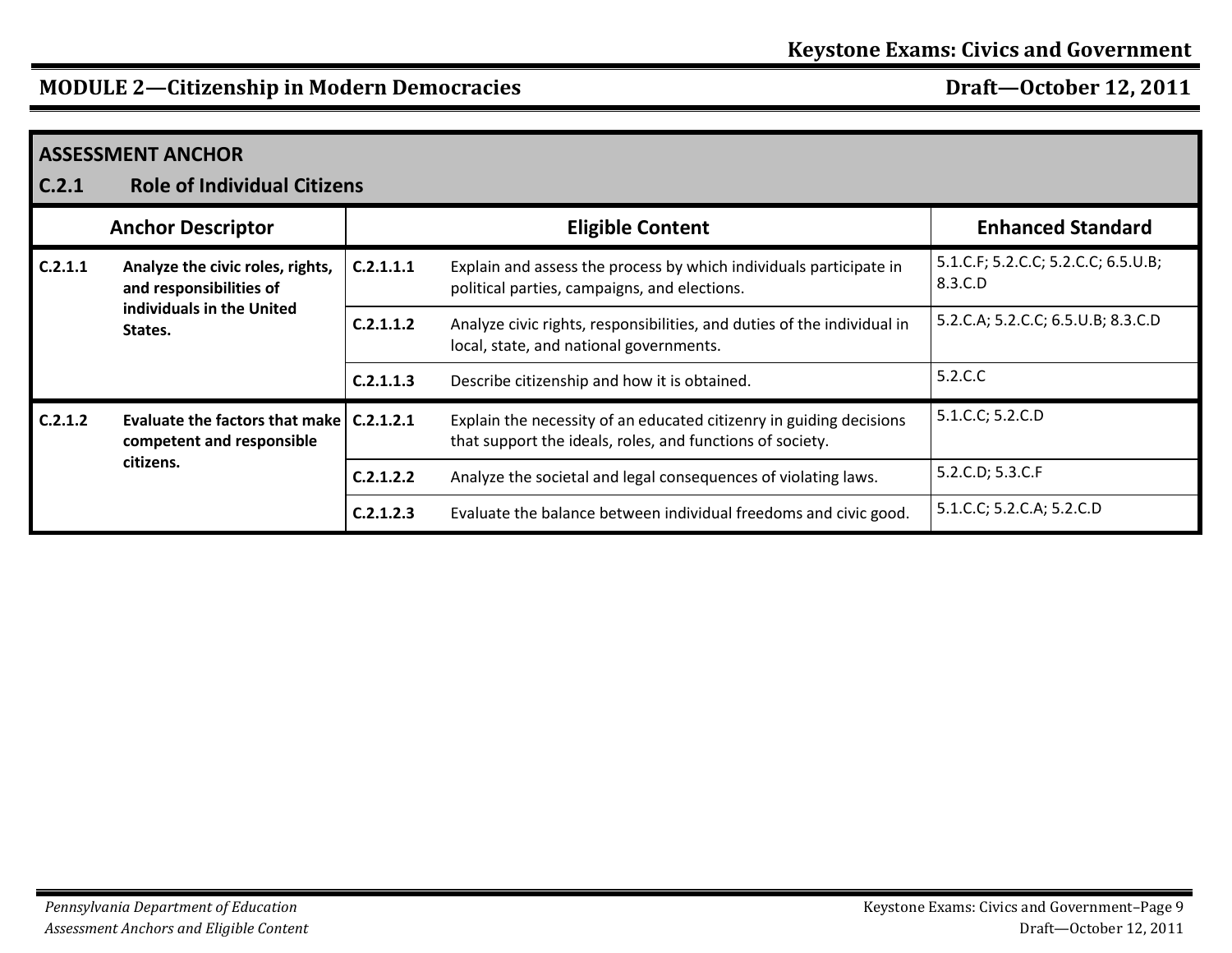| <b>ASSESSMENT ANCHOR</b><br>C.2.2<br><b>Functions of Groups and Organizations</b> |                                                                                                          |           |                                                                                                                                                                                   |                                                |  |  |
|-----------------------------------------------------------------------------------|----------------------------------------------------------------------------------------------------------|-----------|-----------------------------------------------------------------------------------------------------------------------------------------------------------------------------------|------------------------------------------------|--|--|
|                                                                                   | <b>Anchor Descriptor</b>                                                                                 |           | <b>Eligible Content</b>                                                                                                                                                           | <b>Enhanced Standard</b>                       |  |  |
| C.2.2.1                                                                           | Analyze the roles of political<br>parties and special interest                                           | C.2.2.1.1 | Explain and assess how political parties participate in the political<br>process.                                                                                                 | 5.3.C.D                                        |  |  |
|                                                                                   | groups.                                                                                                  | C.2.2.1.2 | Analyze activities that interest groups employ to affect the political<br>process.                                                                                                | 5.3.C.D; 5.3.C.G; 8.3.C.A                      |  |  |
| C.2.2.2                                                                           | Analyze the methods used to<br>influence the political process,<br>public policy, and public<br>opinion. | C.2.2.2.1 | Evaluate the influence of funding and regulation of campaigns on<br>the political process.                                                                                        | 5.3.C.E                                        |  |  |
|                                                                                   |                                                                                                          | C.2.2.2.2 | Assess the role of various community organizations and the methods<br>they use in pursuit of their interests and the interests of their<br>members.                               | 5.3.C.D; 5.3.C.G; 8.2.U.A; 8.2.U.D;<br>8.3.U.A |  |  |
|                                                                                   |                                                                                                          | C.2.2.2.3 | Draw conclusions regarding the purpose and effectiveness of<br>political parties, interest groups, and other organizations in using the<br>political process to influence change. | 5.3.C.D; 5.3.C.G; 8.3.U.A                      |  |  |
|                                                                                   |                                                                                                          | C.2.2.2.4 | Assess the role of the media and emerging technologies in the<br>political process.                                                                                               | 5.3.C.D; 5.3.C.H                               |  |  |
|                                                                                   |                                                                                                          | C.2.2.2.5 | Analyze how economic interests influence public policy.                                                                                                                           | 6.1.C.C                                        |  |  |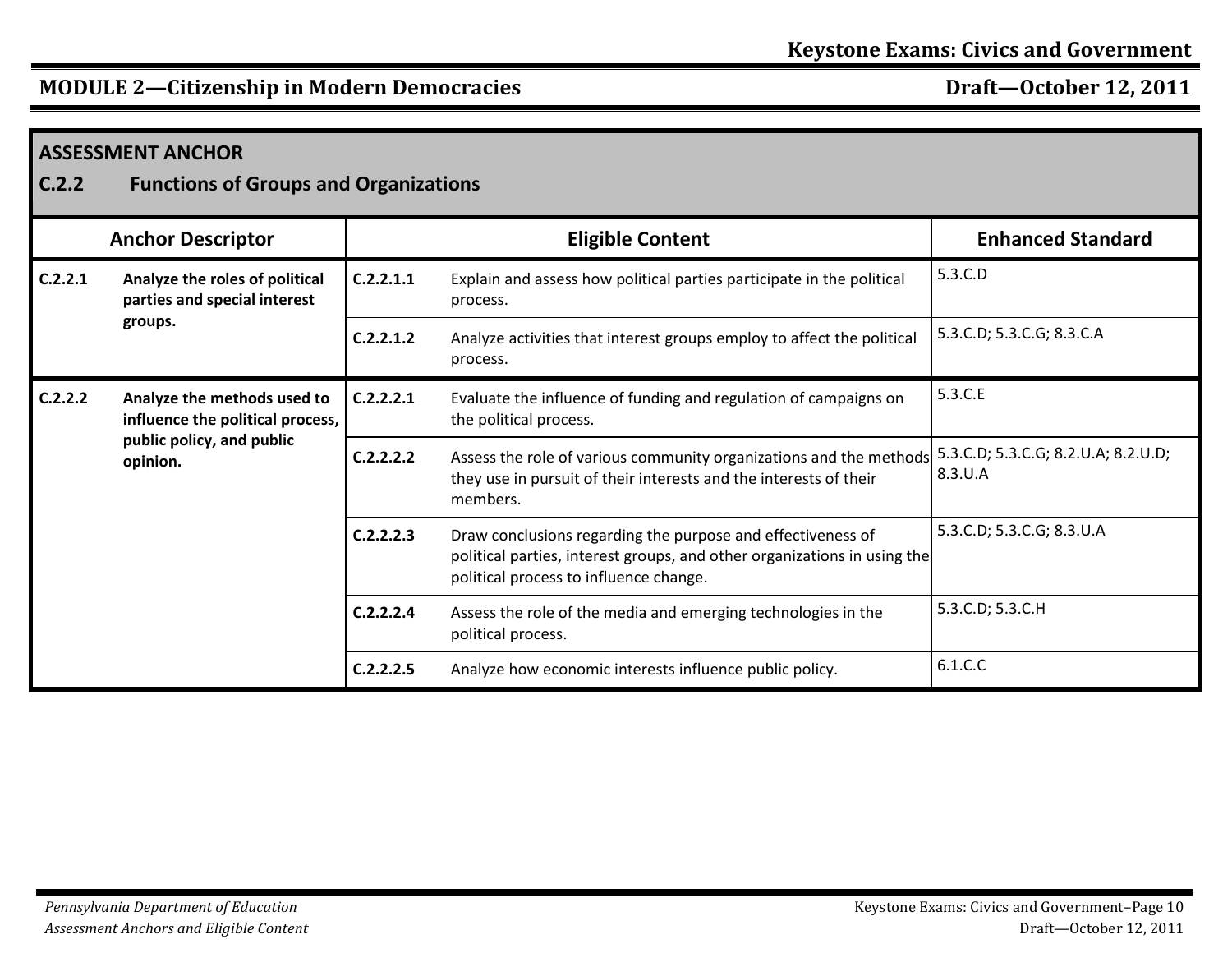| C.2.3   | <b>ASSESSMENT ANCHOR</b><br><b>Political Philosophies</b>    |           |                                                                                                                                   |                                                                                                |
|---------|--------------------------------------------------------------|-----------|-----------------------------------------------------------------------------------------------------------------------------------|------------------------------------------------------------------------------------------------|
|         | <b>Anchor Descriptor</b>                                     |           | <b>Eligible Content</b>                                                                                                           | <b>Enhanced Standard</b>                                                                       |
| C.2.3.1 | Analyze the application of civic C.2.3.1.1                   |           | Draw conclusions about how civic principles impact society.                                                                       | 5.1.C.A; 5.1.C.C; 5.2.C.D; 8.3.C.C                                                             |
|         | principles and ideals in<br>contemporary life.               | C.2.3.1.2 | Evaluate the impact of influential writings, speeches, and other<br>communications on society in the United States and the world. | 5.1.C.D; 5.1.C.E; 8.3.C.B                                                                      |
|         |                                                              | C.2.3.1.3 | Describe competing ideologies and explain their development and<br>impact.                                                        | 5.1.C.B; 5.2.C.A; 8.1.C.B; 8.3.C.C                                                             |
| C.2.3.2 | <b>Examine arguments for the</b><br>necessity of government. | C.2.3.2.1 | Compare theories of government and their role in modern society.                                                                  | 5.1.C.B; 5.2.C.A; 5.3.C.B; 5.4.C.B;<br>8.1.C.B; 8.4.C.C                                        |
|         |                                                              | C.2.3.2.2 | Recognize how public and private interests conflict and how they<br>coordinate efforts in order to deal with issues.              | 5.4.C.E; 8.4.C.D; 8.4.C.A; 8.4.C.C;<br>8.1.C.B; 6.3.C.D; 6.3.C.C; 5.4.C.B;<br>7.1.C.A; 7.3.C.A |
|         |                                                              | C.2.3.2.3 | Assess the role of government in providing citizens with essential<br>services.                                                   | 5.1.C.B; 5.1.C.E; 5.3.C.B; 6.3.C.B;<br>8.4.C.C                                                 |